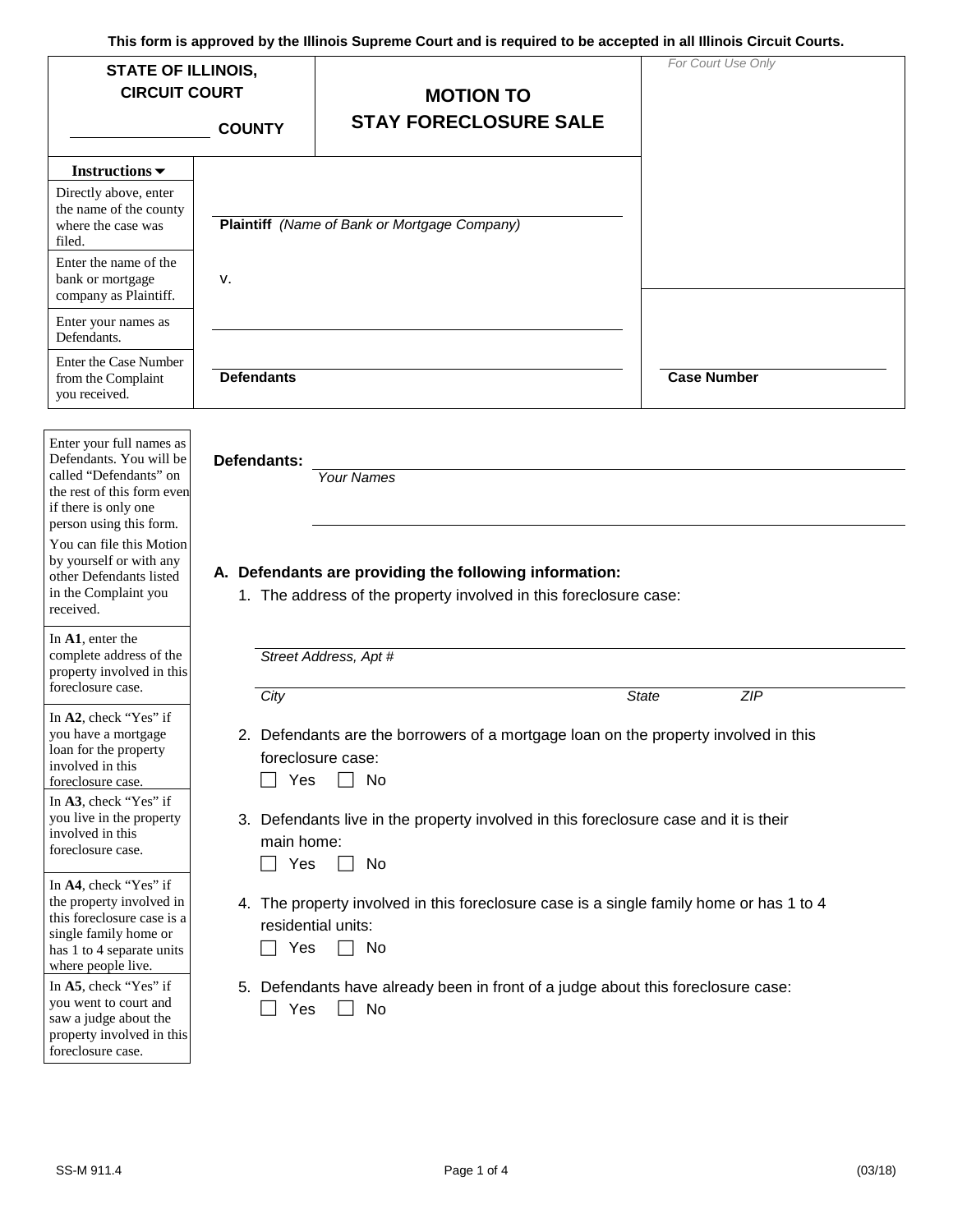Enter the Case Number given by the Circuit Clerk: \_\_\_\_\_\_\_\_\_\_\_\_\_\_\_\_\_\_\_\_\_\_\_\_\_\_\_\_\_\_

6. Defendants already have a foreclosure stay in this case:

| I<br> |  | ง∩ |
|-------|--|----|
|-------|--|----|

you went to court before

and gotten a foreclosure

In **A6**, check "Yes" if

stay in this case. If you

check yes, attach all related orders.

Defendants have attached all prior foreclosure stay orders.

7. The judge signed the order for a Judgment of Foreclosure and Sale on:

| In A7, enter the date the<br>judge signed the<br>Judgment of Foreclosure<br>and Sale you received. | Date<br>8. A foreclosure sale of the property is scheduled for:                                                                                                                   |  |  |  |  |  |  |
|----------------------------------------------------------------------------------------------------|-----------------------------------------------------------------------------------------------------------------------------------------------------------------------------------|--|--|--|--|--|--|
| In A8, enter the date the                                                                          | Date                                                                                                                                                                              |  |  |  |  |  |  |
| property is going to be                                                                            | B. Defendants are asking to delay the foreclosure sale because:                                                                                                                   |  |  |  |  |  |  |
| sold.                                                                                              | 1. Defendants have a loan modification application pending:                                                                                                                       |  |  |  |  |  |  |
| In <b>B1</b> , check "Yes" in                                                                      | Do Not Know<br>Yes<br>No.                                                                                                                                                         |  |  |  |  |  |  |
| the first part if you have                                                                         | It is a HAMP loan modification?:                                                                                                                                                  |  |  |  |  |  |  |
| applied to get your<br>mortgage loan changed                                                       | No<br>Do Not Know<br>Yes                                                                                                                                                          |  |  |  |  |  |  |
| so that you can keep the                                                                           | Under the terms of the modification, the lender is not permitted to go forward with the sale<br>at this time (attach a copy of the modification contract to this <i>Motion</i> ). |  |  |  |  |  |  |
| property. In the second<br>part, check the box                                                     |                                                                                                                                                                                   |  |  |  |  |  |  |
| about whether the                                                                                  | Yes<br>Do Not Know<br>No.                                                                                                                                                         |  |  |  |  |  |  |
| modification is under the                                                                          | 2. Defendants have a sale contract for the property being sold as a result of a                                                                                                   |  |  |  |  |  |  |
| HAMP program.                                                                                      | foreclosure (attach a copy of the sale contract to this <i>Motion</i> ):                                                                                                          |  |  |  |  |  |  |
| In <b>B2</b> , check "Yes" if                                                                      | Yes<br>No.<br>Do Not Know                                                                                                                                                         |  |  |  |  |  |  |
| you have a contract to                                                                             | 3. Defendants need additional time to explore their options or seek advice.                                                                                                       |  |  |  |  |  |  |
| sell the property as a<br>short sale.                                                              | No<br>Do Not Know<br>Yes                                                                                                                                                          |  |  |  |  |  |  |
| In B3, check "Yes" if                                                                              | Other:<br>4.                                                                                                                                                                      |  |  |  |  |  |  |
| you need more time to<br>explore your options or<br>seek advice.                                   |                                                                                                                                                                                   |  |  |  |  |  |  |
|                                                                                                    |                                                                                                                                                                                   |  |  |  |  |  |  |
|                                                                                                    | Defendants ask the Court to:<br>C.                                                                                                                                                |  |  |  |  |  |  |
| In <b>B4</b> , enter any other                                                                     | Delay the foreclosure sale of the property being sold as a result of a judgment of<br>1.                                                                                          |  |  |  |  |  |  |

- 1. Delay the foreclosure sale of the property being sold as a result of a judgment of foreclosure and sale; AND
	- 2. Award other such relief as the Court deems just and equitable.

 **correct. Defendants understand that making a false statement on this form is perjury and Defendants certify that everything in the** *Motion to Stay Foreclosure Sale* **is true and has penalties provided by law under 735 ILCS 5/1-109.** 

| $\sqrt{s}$<br>Defendant Signature |              | <b>Defendant Printed Name</b> |       |  |
|-----------------------------------|--------------|-------------------------------|-------|--|
| Street Address, Apt #             |              |                               |       |  |
| City                              | <b>State</b> | ZIP                           | Phone |  |
| Defendant Signature               |              | <b>Defendant Printed Name</b> |       |  |
| Street Address, Apt #             |              |                               |       |  |
| City                              | State        | ZIP                           | Phone |  |
|                                   |              |                               |       |  |

*Defendant Signature Defendant Printed Name* 

Under the Code of

Civil Procedure, 735 ILCS 5/1-109, making a statement on this form that you know to be false is perjury, a Class 3 Felony.

reason you are asking to delay the foreclosure

sale.

name by typing it. If

you are completing it by hand, sign and print

If you are completing this form on a computer, sign your

on the form must sign

and print their name, current addresses and phone number.

After you finish this form, each Defendant

your name.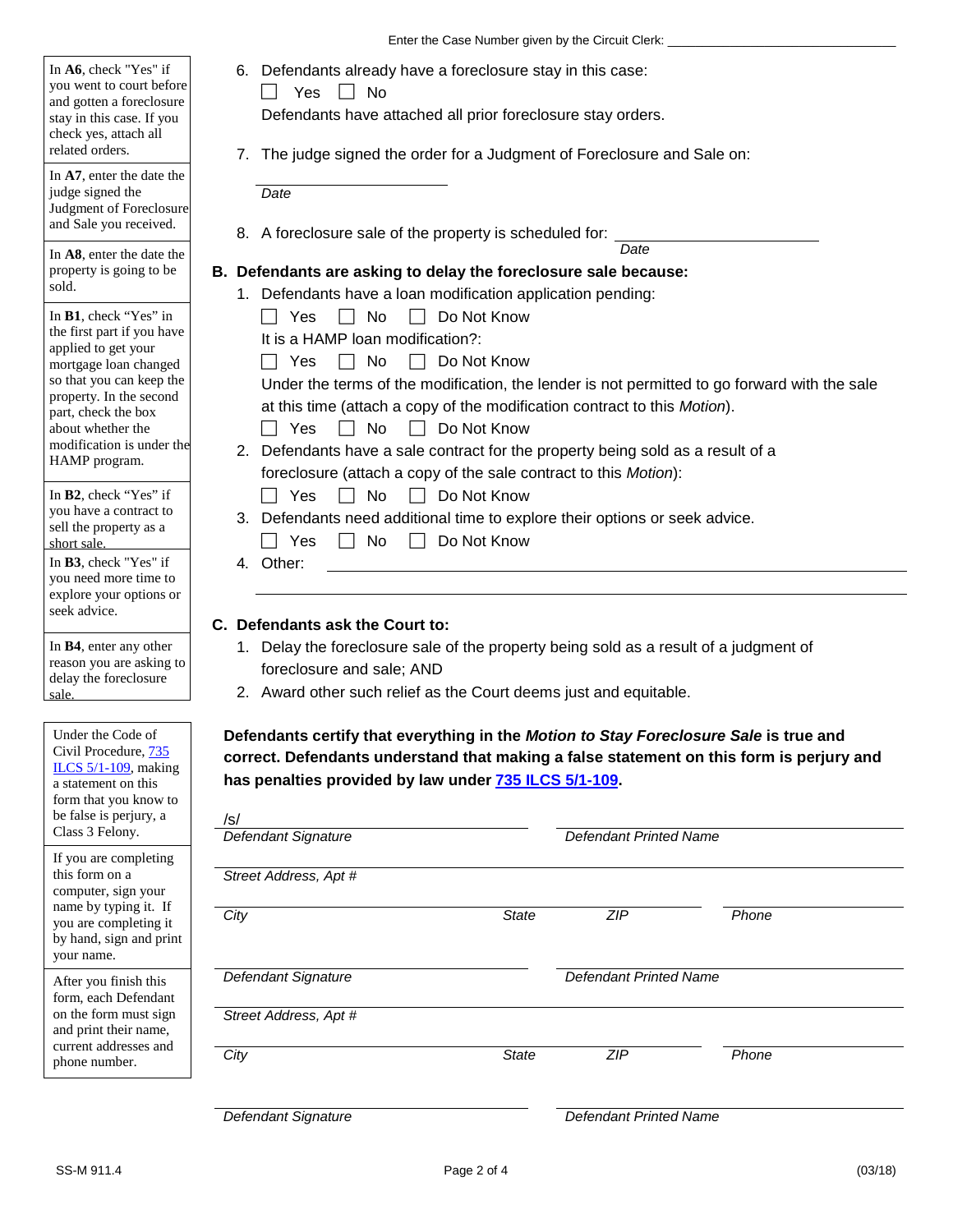|                                                      |      |    | Street Address, Apt #    |                        |                                                                                       |              |      |              |            |
|------------------------------------------------------|------|----|--------------------------|------------------------|---------------------------------------------------------------------------------------|--------------|------|--------------|------------|
| Check if you need                                    |      |    |                          |                        |                                                                                       |              |      |              |            |
| more room and fill out<br>and file the Additional    | City |    |                          |                        |                                                                                       | <b>State</b> | ZIP  | Phone        |            |
| Defendant Signatures,                                |      |    |                          |                        |                                                                                       |              |      |              |            |
| Names, & Addresses                                   |      |    |                          |                        | Defendants have attached the Additional Defendant Signatures, Names, & Addresses Form |              |      |              |            |
| form with this form.                                 |      |    |                          |                        |                                                                                       |              |      |              |            |
|                                                      |      |    | <b>PROOF OF DELIVERY</b> |                        |                                                                                       |              |      |              |            |
| In 1a, enter the name,                               |      |    |                          |                        |                                                                                       |              |      |              |            |
| mailing address, and<br>email address of the         | 1.   |    | I sent this document:    |                        |                                                                                       |              |      |              |            |
| party or lawyer to                                   |      | a. | To:                      |                        |                                                                                       |              |      |              |            |
| whom you sent the<br>document.                       |      |    | Name:                    |                        |                                                                                       |              |      |              |            |
| In 1b, check the box to                              |      |    |                          | First                  |                                                                                       | Middle       |      | Last         |            |
| show how you sent the                                |      |    | Address:                 |                        |                                                                                       |              |      |              |            |
| document, and fill in<br>any other information       |      |    |                          | Street, Apt #          |                                                                                       |              | City | <b>State</b> | ZIP        |
| required on the blank                                |      |    | Email address:           |                        |                                                                                       |              |      |              |            |
| lines.                                               |      | b. | By:                      |                        | Personal hand delivery                                                                |              |      |              |            |
| <b>CAUTION:</b> If the<br>other party does not       |      |    |                          |                        | Regular, First-Class Mail, put into the U.S. Mail with postage paid at:               |              |      |              |            |
| have a lawyer, you may                               |      |    |                          |                        | Address of Post Office or Mailbox                                                     |              |      |              |            |
| send the document by<br>email only if the other      |      |    |                          |                        |                                                                                       |              |      |              |            |
| party has listed their                               |      |    |                          |                        | Third-party commercial carrier, with delivery paid for at:                            |              |      |              |            |
| email address on a<br>court document.                |      |    |                          |                        | Name (for example, FedEx or UPS) and office address                                   |              |      |              |            |
|                                                      |      |    |                          |                        | The court's electronic filing manager (EFM) or an approved electronic filing          |              |      |              |            |
|                                                      |      |    |                          |                        | service provider (EFSP)                                                               |              |      |              |            |
|                                                      |      |    |                          |                        | Email (not through an EFM or EFSP)                                                    |              |      |              |            |
|                                                      |      |    |                          |                        | Mail from a prison or jail at:                                                        |              |      |              |            |
|                                                      |      |    |                          |                        |                                                                                       |              |      |              |            |
| In c, fill in the date and                           |      |    |                          | Name of prison or jail |                                                                                       |              |      |              |            |
| time that you sent the<br>document.                  |      | c. | On:                      |                        |                                                                                       |              |      |              |            |
|                                                      |      |    | Date                     |                        |                                                                                       |              |      |              |            |
|                                                      |      |    | At:<br>Time              |                        | a.m.                                                                                  | p.m.         |      |              |            |
| In 2, if you sent the                                |      |    |                          |                        |                                                                                       |              |      |              |            |
| document to more than                                | 2.   |    | I sent this document:    |                        |                                                                                       |              |      |              |            |
| 1 party or lawyer, fill in<br>a, b, and c. Otherwise |      |    |                          |                        |                                                                                       |              |      |              |            |
| leave 2 blank.                                       |      | а. | To:                      |                        |                                                                                       |              |      |              |            |
|                                                      |      |    | Name:                    | First                  |                                                                                       | Middle       |      | Last         |            |
|                                                      |      |    | Address:                 |                        |                                                                                       |              |      |              |            |
|                                                      |      |    |                          | Street, Apt #          |                                                                                       |              | City | State        | <b>ZIP</b> |
|                                                      |      |    | Email address:           |                        |                                                                                       |              |      |              |            |
|                                                      |      | b. | By:                      |                        | Personal hand delivery                                                                |              |      |              |            |
|                                                      |      |    |                          |                        | Regular, First-Class Mail, put into the U.S. Mail with postage paid at:               |              |      |              |            |
|                                                      |      |    |                          |                        | Address of Post Office or Mailbox                                                     |              |      |              |            |
|                                                      |      |    |                          |                        | Third-party commercial carrier, with delivery paid for at:                            |              |      |              |            |
|                                                      |      |    |                          |                        |                                                                                       |              |      |              |            |
|                                                      |      |    |                          |                        | Name (for example, FedEx or UPS) and office address                                   |              |      |              |            |
|                                                      |      |    |                          |                        | The court's electronic filing manager (EFM) or an approved electronic filing          |              |      |              |            |
|                                                      |      |    |                          |                        | service provider (EFSP)                                                               |              |      |              |            |